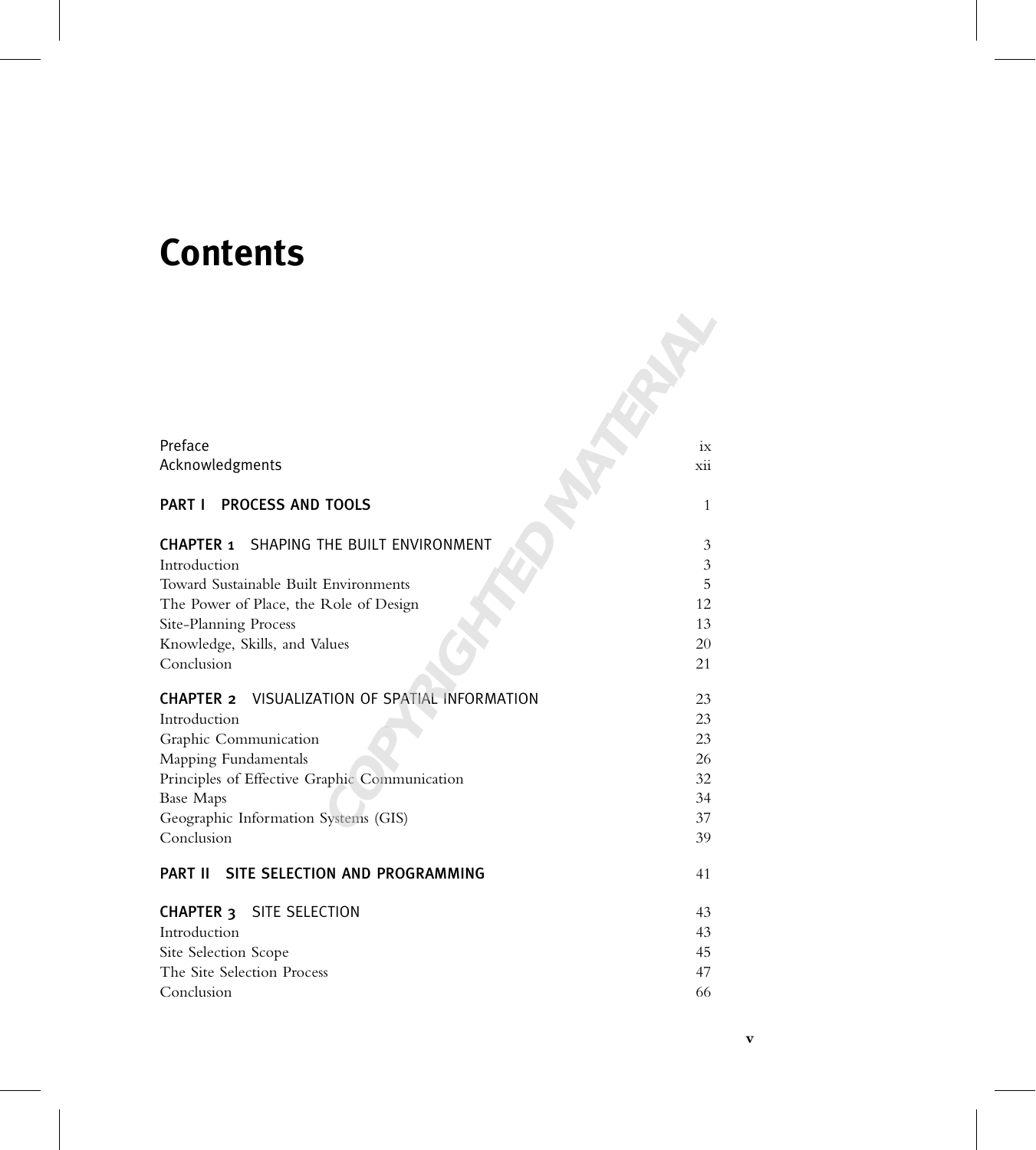| V1 | Contents |
|----|----------|
|    |          |

| <b>CHAPTER 4 PROGRAMMING</b>                          | 77  |
|-------------------------------------------------------|-----|
| Introduction                                          | 77  |
| Programming Methods                                   | 79  |
| Program Documentation                                 | 86  |
| Conclusion                                            | 89  |
| PART III SITE INVENTORY AND ANALYSIS                  | 99  |
| Chapter 5 SITE INVENTORY: PHYSICAL ATTRIBUTES         | 101 |
| Introduction                                          | 101 |
| Parcel Size and Shape                                 | 103 |
| Topography                                            | 104 |
| Geology                                               | 108 |
| Hydrology                                             | 110 |
| Soils                                                 | 113 |
| Climate                                               | 117 |
| Natural Hazards                                       | 123 |
| Conclusion                                            | 125 |
| SITE INVENTORY: BIOLOGICAL ATTRIBUTES<br>Chapter 6    | 127 |
| Introduction                                          | 127 |
| <b>Ecological Communities</b>                         | 127 |
| Trees                                                 | 133 |
| Wildlife                                              | 136 |
| Conclusion                                            | 138 |
| Chapter 7 SITE INVENTORY: CULTURAL ATTRIBUTES         | 139 |
| Introduction                                          | 139 |
| Land Use and Tenure                                   | 140 |
| Land-Use Regulation                                   | 141 |
| Property Value                                        | 146 |
| Public Infrastructure                                 | 148 |
| Building and Neighborhood Character                   | 149 |
| Historic Resources                                    | 153 |
| Sensory Perception                                    | 155 |
| Conclusion                                            | 164 |
| SITE ANALYSIS: INTEGRATION AND SYNTHESIS<br>Chapter 8 | 169 |
| Introduction                                          | 169 |
| Site Carrying Capacity                                | 171 |
| Suitability Analysis                                  | 172 |
| Integration and Synthesis                             | 184 |
| Conclusion                                            | 196 |